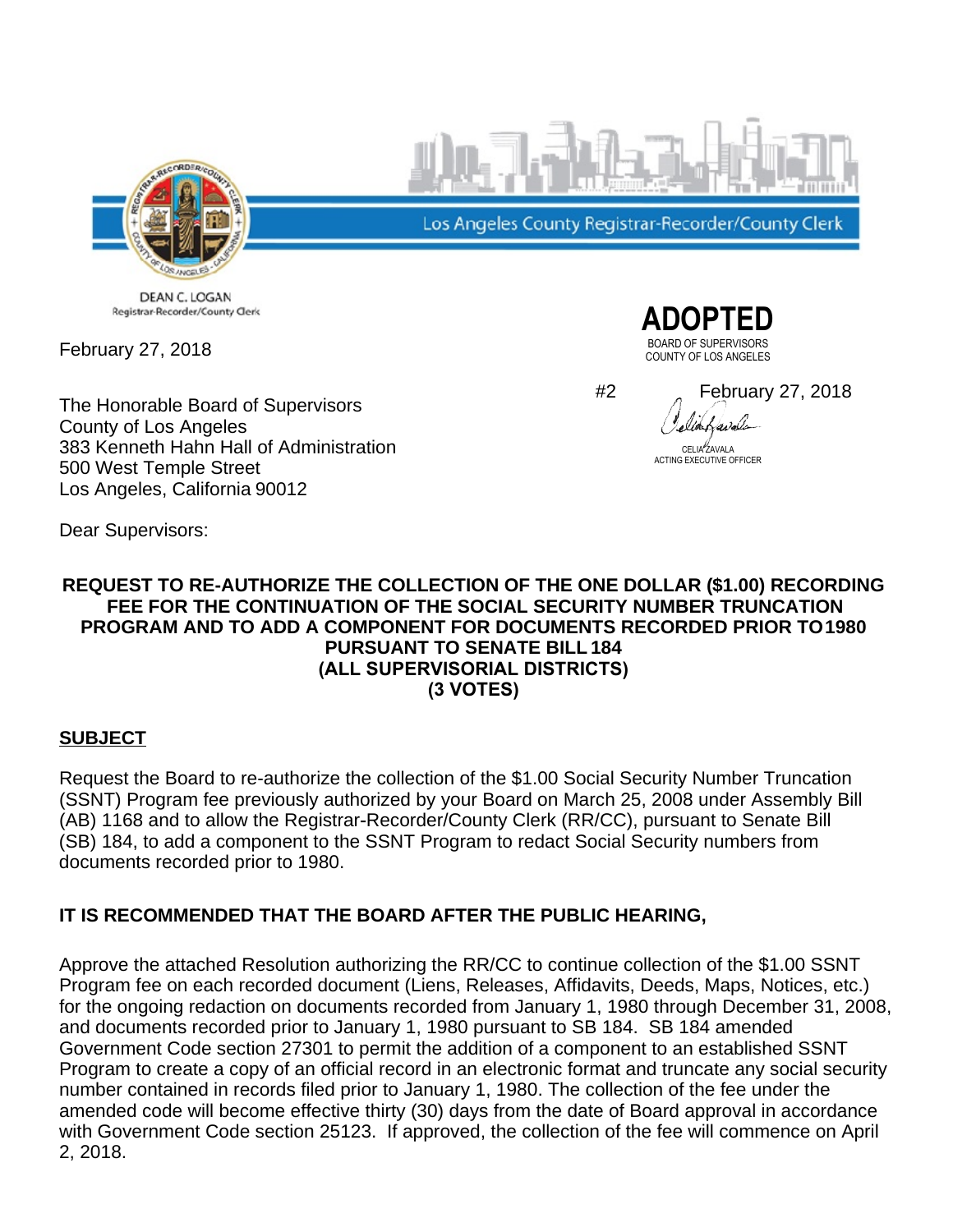### **PURPOSE/JUSTIFICATION OF RECOMMENDED ACTION**

In 2008, AB 1168 authorized, by Board of Supervisor approval, the SSNT Program allowing the RR/CC to collect a \$1.00 fee to redact each official record recorded between January 1, 1980 and December 31, 2008. AB 1168 incorporated a sunset clause ending collection of this fee December 31, 2017, unless re-authorized.

The purpose of this recommendation is to re-authorize the RR/CC, to collect the \$1.00 fee to defray costs associated with continuing the redaction of each official record, including the additional component of redaction for those recorded prior to January 1, 1980.

As the official custodian of records, the RR/CC is responsible for maintaining real property, birth, death, and marriage records. The continuation of the SSNT Program to include records recorded prior to January 1, 1980 will enable compliance with the State legislation restricting access to personal information contained in recorded documents by preventing the fraudulent misuse of personal information contained in recorded documents.

#### **Implementation of Strategic Plan Goals**

This request supports the County Strategic Plan as follows:

Goal No. III, Realize Tomorrow's Government Today: Our increasingly dynamic, and complex environment, challenges our collective abilities to respond to public needs and expectations. We want to be an innovative, flexible, effective, and transparent partner focused on advancing the common good.

## **FISCAL IMPACT/FINANCING**

The RR/CC anticipates collecting approximately \$1.4 million per fiscal year to defray costs of the SSNT Program. The revenue collected will be accounted for in a designated SSNT Special Revenue Fund with all related program expenses charged to that fund. As such, there is no impact to net County cost. Effective December 31, 2017, the RR/CC ceased collection of the \$1.00 fee in compliance with the sunset clause in AB 1168. Effective April 2, 2018, the RR/CC will begin collecting the fee pending re-authorization from your Board.

# **FACTS AND PROVISIONS/LEGAL REQUIREMENTS**

AB 1168 was chaptered on October 13, 2007 and applies to any document recorded post January 1, 1980. The bill imposed a state-mandated local program and permitted the RR/CC, upon authorization by your Board on March 25, 2008, to implement a SSNT Program to collect an additional fee of \$1.00 for recording the first page of each document until December 31, 2017. The bill also permitted the RR/CC to request an extension of the authorization to charge this fee beyond December 31, 2017. SB184 is the chaptered legislation that amended the Government Code permitting Recorders to incorporate a component into the SSNT Program to include redaction of recording prior to January 1, 1980.

Except for documents that are recorded or required to be open to the public pursuant to the California Public Records Act, existing law prohibits any person or entity from publicly posting or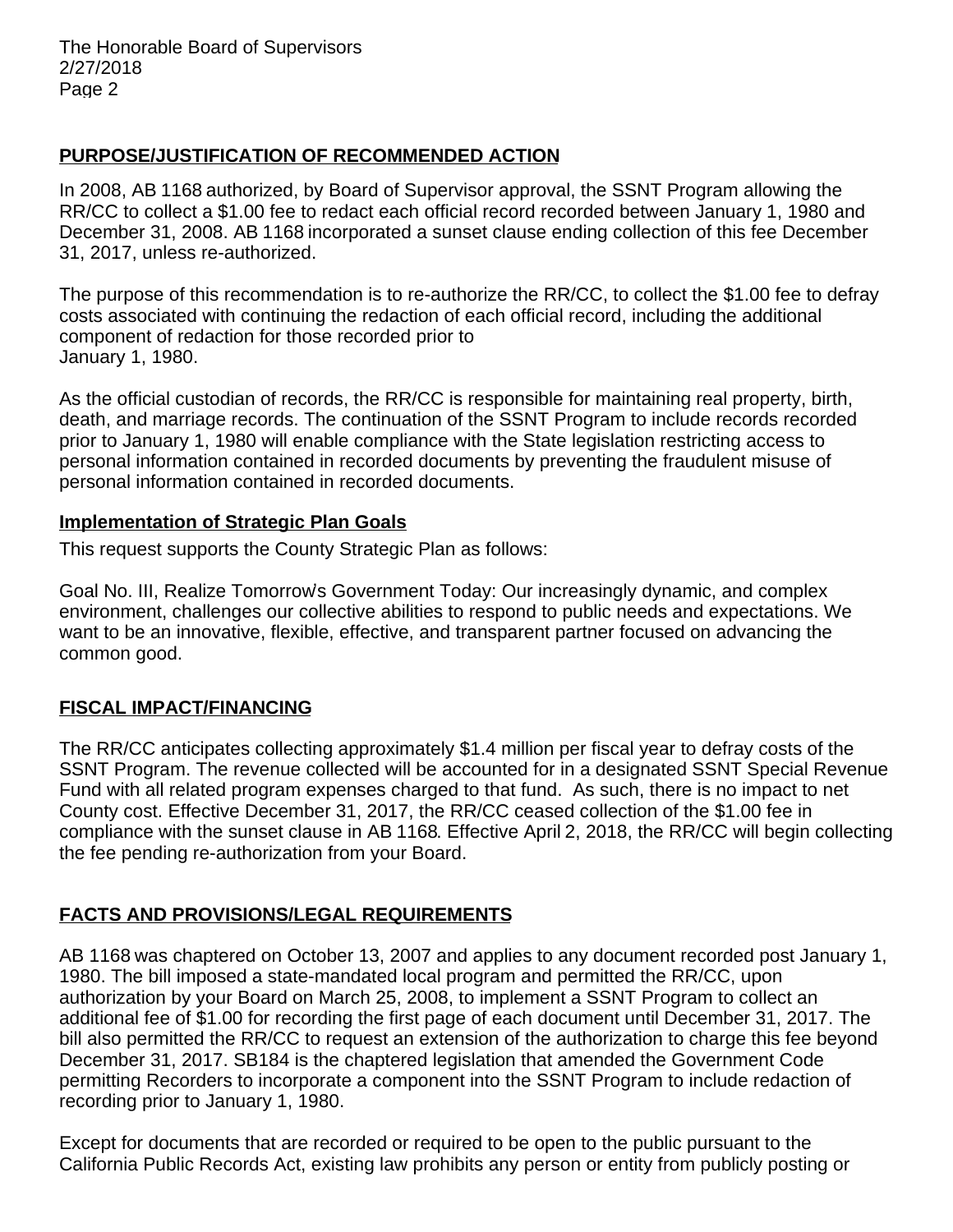The Honorable Board of Supervisors 2/27/2018 Page 3

displaying in any manner an individual's social security number, printing an individual's Social Security number on any card required to access products or services, requiring an individual to use his or her Social Security number to access an internet website, requiring an individual to transmit his or her Social Security number over the Internet, or printing an individual's Social Security number on materials that are mailed to the individual, with specified exceptions. The California Public Records Act requires state and local agencies to make their records available for public inspection unless a record is exempt from disclosure. The act exempts from disclosure, among others, any record that is a personnel, medical, or similar file the disclosure of which would constitute an unwarranted invasion of personal privacy.

Pursuant to the provisions of AB1168, effective January 1, 2008, unless otherwise required by state or federal law, no person, entity, or government agency shall present for recording or filing with a county recorder a document that is open to the public, if that document displays more than the last four digits of the Social Security number.

Most official records maintained by the RR/CC fall under the California Public Records Act. Such records are accessible to the public and are provided upon request to any interested parties. AB 1168 requires the creation of a "public record" version of each "official record" so that the "public record" is in an electronic format and is an exact copy of the "official record" except that any Social Security number contained in the "official record" shall be truncated by redacting the first five digits of that number.

The RR/CC estimates approximately fourteen (14) million records out of the approximately seventy (70) million official records maintained by the RR/CC since 1980 may contain Social Security numbers. In order to create a public record copy, the RR/CC shall first redact the Social Security number in all records that already exist in an electronic format and then create an electronic version of all other records and truncate the Social Security number contained in those records.

Currently, the RR/CC maintains documents in electronic format from 1985 forward which expedites the process of truncating the Social Security numbers from these recorded documents. The documents for the years 1980 through 1991 required conversion from microfilm to an electronic format to enable the truncation of the Social Security number. The RR/CC has completed the microfilm conversion of all documents back to 1980, which prepares them for redaction. The RR/CC continues to redact daily incoming documents and currently working on redacting year 1996 and working backwards to 1980. Documents recorded prior to 1980 will require additional work as they are currently in paper format, which will necessitate scanning and restoration prior to conversion.

SB 184 permits the County Recorder to concurrently implement SSNT Program requirements set forth under AB 1168, the originating bill, and SB 184, which includes a program component for each official record recorded prior to January 1, 1980.

Prior to adopting an ordinance, resolution, or other legislative enactment of a new fee, Government Code section 66018 requires that a local agency hold a public hearing at which oral or written presentations can be made. The Board of Supervisors' Executive Office, in compliance with section 6062(a) of the Government Code, has published an official notice and set the hearing for February 27, 2018.

## **IMPACT ON CURRENT SERVICES (OR PROJECTS)**

Approval of the Resolution will ensure the County's continued compliance with the State law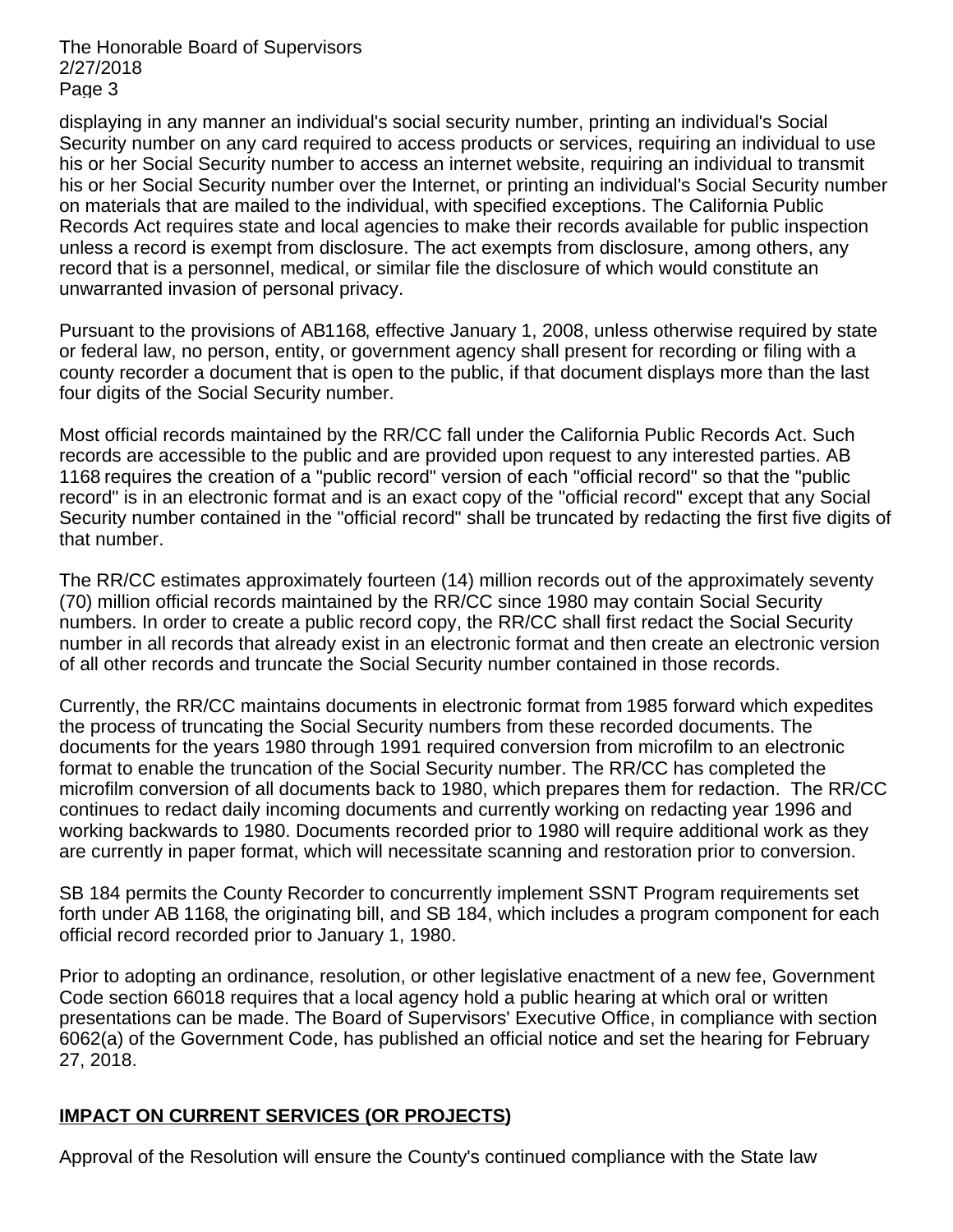The Honorable Board of Supervisors 2/27/2018 Page 4

mandating the truncation of Social Security numbers on recorded documents. The collection of the fee will enable the RR/CC to implement the program components authorized under SB 184 without additional cost to the County.

### **CONCLUSION**

The Chief Executive Office has reviewed and approved this Board letter. County Counsel has reviewed and approved this Board letter and attached Resolution.

Respectfully submitted,

Dean C. Logan

DEAN C. LOGAN Registrar-Recorder/County Clerk

DCL:RF:APL FP:VW:jw

**Enclosures** 

c: Chief Executive Officer County Counsel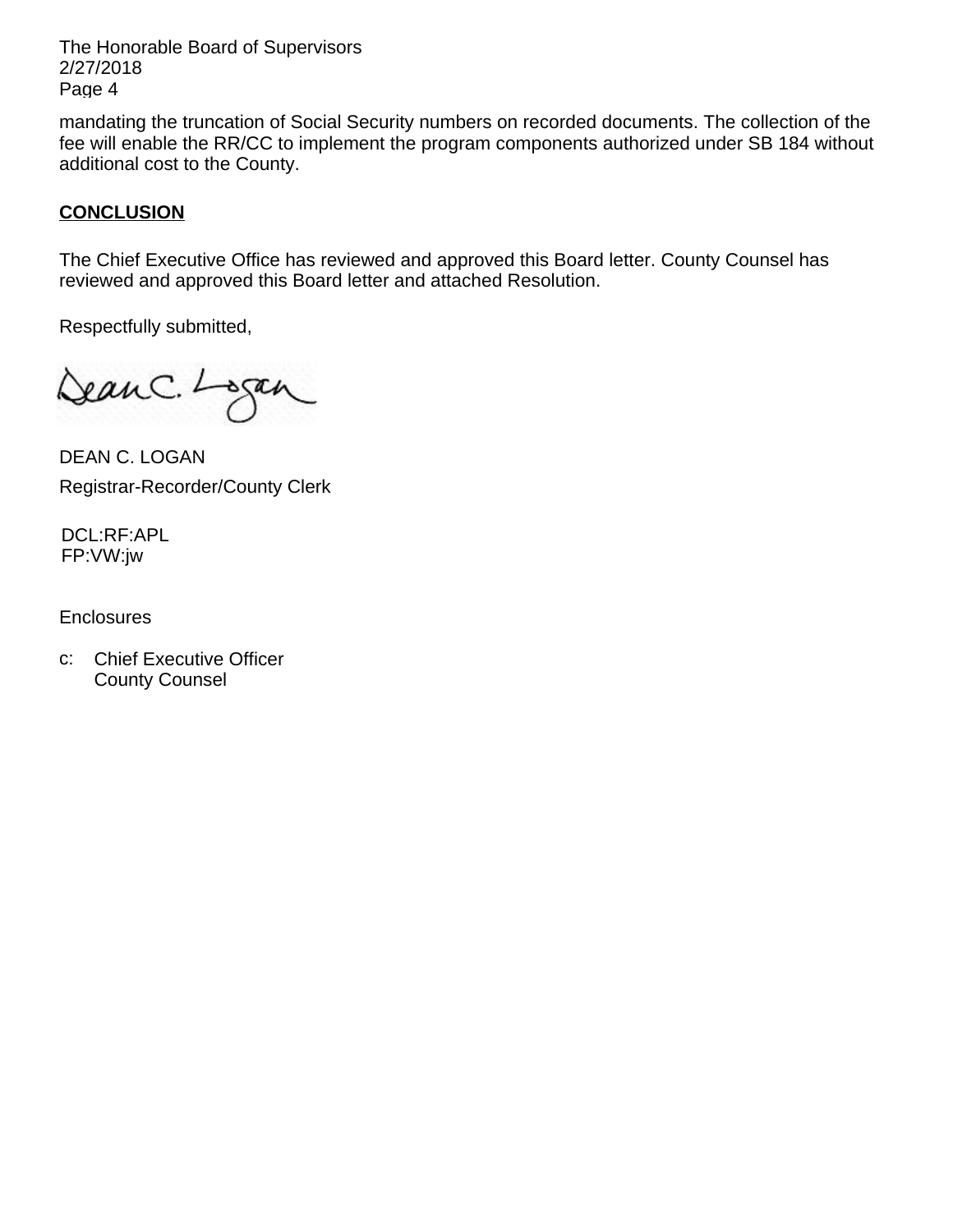#### RESOLUTION RE-AUTHORIZING ONE DOLLAR (\$1.00) FEE FOR RECORDING THE FIRST PAGE OF EVERY INSTRUMENT, PAPER OR NOTICE REQUIRED OR PERMITTED BY LAW TO BE RECORDED FOR ONGOING OPERATION OF A SOCIAL SECURITY TRUNCATION PROGRAM

WHEREAS, the Board of Supervisors supports the continued implementation of the Social Security Number Truncation Program with an additional component pursuant to the provisions of Senate Bill 184, Chapter 621 of the Statutes of 2017; and

WHEREAS, the Registrar-Recorder/County Clerk is required to establish and maintain a Social Security Truncation Program pursuant to section 27301 of the Government Code; and

WHEREAS, the Board of Supervisors authorized the Social Security Number Truncation Program and collection of the one dollar (\$1.00) for recording the first page of every instrument, paper or notice required or permitted by law to be recorded on March 28, 2008; and

WHEREAS, the Board of Supervisors required the Auditor to conduct two audits to verify that the funds generated by this fee are used only for the purpose of the program pursuant to paragraph (4) of subdivision (d) of section 27361 of the Government Code; and

WHEREAS, the Auditor completed the first audit on March 26, 2014, and the second audit on November 9, 2017; and

WHEREAS, the Board of Supervisors prior authorization to collect a fee of one dollar (\$1.00) for recording the first page of every instrument, paper or notice required or permitted by law to be recorded to be used solely for the implementation and ongoing operation of a Social Security Number Truncation Program lapsed on December 31, 2017; and

WHEREAS, the Board of Supervisors has been provided the authority to re-authorize collection of the recording fees pursuant to paragraph (1) of subdivision (d), of section 27361 of the Government Code; and

WHEREAS, effective January 1, 2018, the provisions of Senate Bill 184, permit the Registrar-Recorder/County Clerk to add a component to the existing Social Security Number Truncation Program to redact the social security number from documents filed prior to January 1, pursuant to section 27301 of the Government Code; and

NOW, THEREFORE, BE IT RESOLVED AND ORDERED that the Los Angeles County Board of Supervisors approves effective April 1, 2018, an additional recording fee of one dollar (\$1.00) for recording the first page of every instrument, paper or notice required or permitted by law to be recorded to be used solely for the implementation and ongoing operation of a Social Security Number Truncation Program;